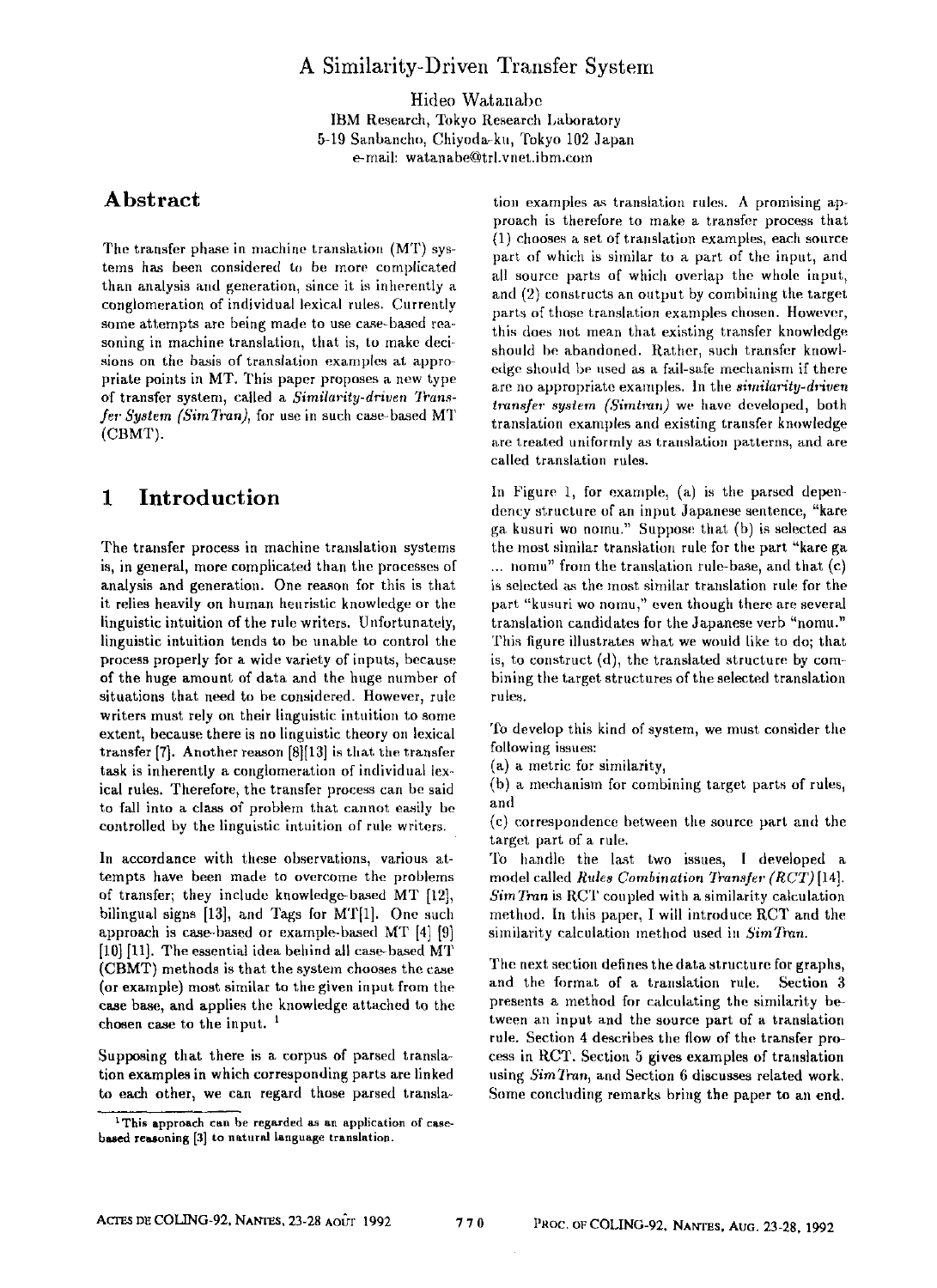

Figure 1: Sample Japanese-to-English translation

## **2 Translation Rules**

A basic type of graph used in this paper is a labeled directed graph, or an  $\mathrm{Idg.}^2$  An  $\mathrm{Idg}$  G consists of a set of nodes  $N$ , and a set of arcs  $A$ . Further, each node and arc has a label. In particular, node labels are unique. Each node consists of features, each of which is a pair of a feature name and a feature value.

If an ldg has only one root node, then it is called an rldg, and if an Idg has no cyclic path, then it is called an Idag.<sup>3</sup> Therefore, an ridag denotes an Idg that has only one root node and no cyclic path.

A translation rule<sup>4</sup> r consists of the following three components:

$$
r = \langle G_m, M, G_c \rangle
$$

where  $G_m$  is a matching graph,  $G_c$  is a construction graph, and M is a set of mappings between  $G_m$  and  $G_{\alpha}$ 

A matching graph  $G<sub>m</sub>$  and a construction graph  $G<sub>c</sub>$ must be at least an ridag.<sup>5</sup> Further, nodes in  $G_m$ must be labeled uniquely; that is, each node in  $G_m$ must have only one unique label, and the label of the node  $n_c$  in  $G_c$  is determined to be the label of the



Figure 2: Sample rule for translation between Japanese and English

node  $n_m$  in  $G_m$  such that  $n_c = M(n_m)$ .

Mapping between  $G_m$  and  $G_c$  designates the correspondences between nodes in  $G_m$  and  $G_c$ . For instance, in Figure 2, the Japanese word "nagai" ("long") should correspond to both of the English words "have" and "long," because if another word governs the word "nagai" then its English translation should be connected to the word "have." On the other hand, if the Japanese word "totemo" ("very") modifies "nagai" then its English translation "very" should be connected to "long." This shows that for a node in a source language, two kinds of connection point, for translations of both governing structures and governed structures of the node, are needed in its translated structure. This implies that there shouht be two kinds of correspondence between  $G_m$  and  $G_c$ , namely, (1) a mapping from a  $G_m$  node  $n_m$  to a  $G_c$ node  $n_c$  that is to be a node connected to translations

<sup>&</sup>lt;sup>2</sup>The term 'labeled' means that nodes and arcs are labeled, and the term 'directed' means that each arc has a direction. Further, an Ida **in this paper refers to a connected graph** unless **otherwise specified.** 

<sup>&</sup>lt;sup>3</sup>The term dag is often used in the NLP world, and usu**ally denotes a rooted connected labeled (as functional) directed**  graph. But in this paper, dag denotes a directed acyclic graph **that may have multiple toots, is not necessarily a connected graph, and does not necessarily itave labels.** 

**<sup>4</sup>In this paper, the term rule does not mean a procedure, but rather a pattern of translation knowledge.** 

<sup>&</sup>lt;sup>8</sup> Such graphs are sufficient to express almost all linguistic **strsct ures.**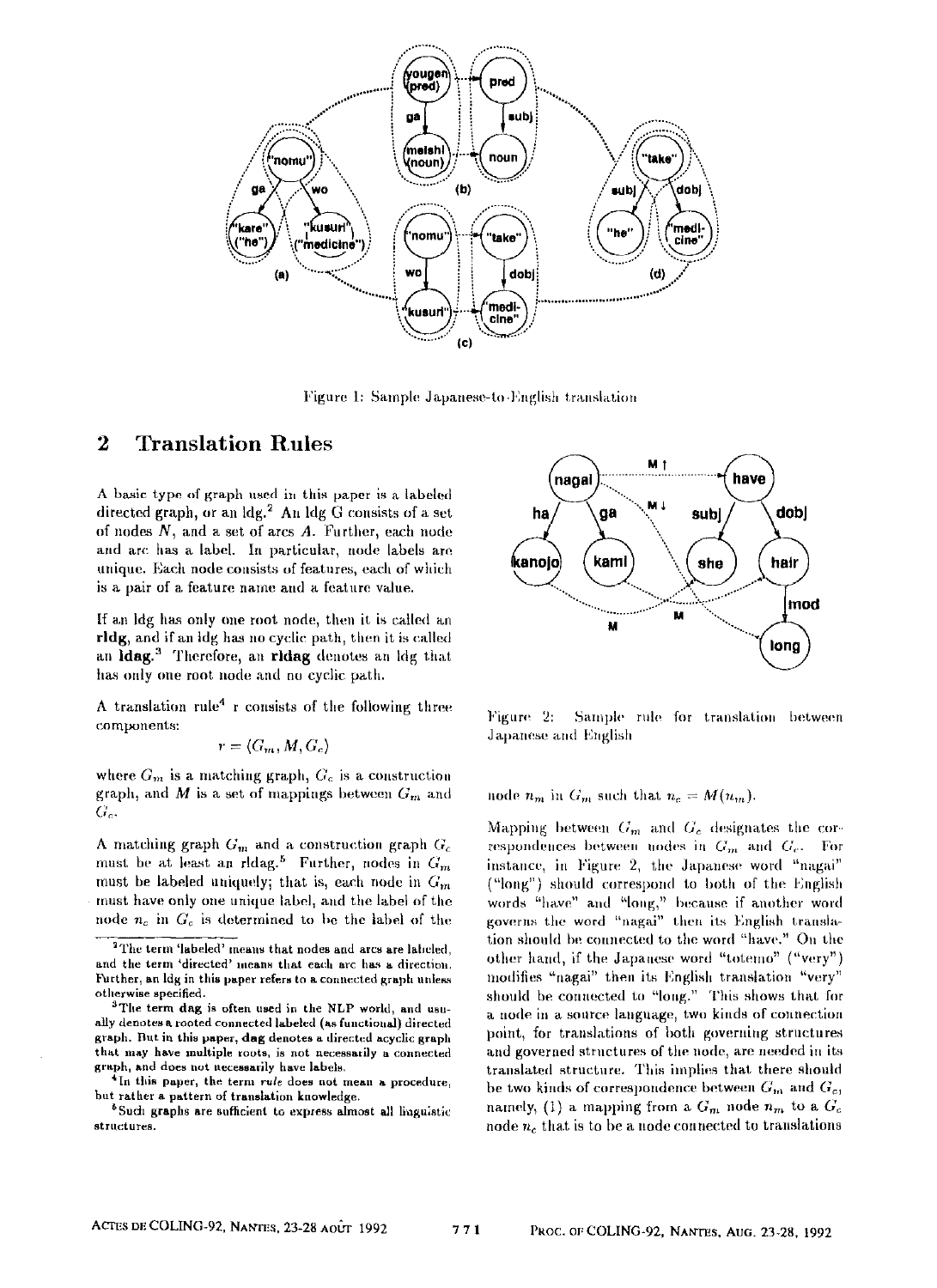of structures governing  $n_m$ , and (2) a mapping from  $n_m$  to a  $G_c$  node  $n'_c$  that is to be a node connected to translations of structures governed by  $n_m$ . We call the former an upward mapping and the latter a downward mapping, and denote these two kinds of mapping as follows:

$$
M = \langle M \uparrow, M \downarrow \rangle
$$

where  $M \uparrow$  is upward mapping, and  $M \downarrow$  is downward mapping.

Not all kinds of mapping should be permitted as  $M \upharpoonright$ and M 1. A translation rule  $r = \langle G_m, M, G_c \rangle$  must satisfy the following conditions:

 $(1)$ *M*  $\uparrow$  and *M*  $\downarrow$  are both injections, (2) there are no two distinct nodes x and y in  $G<sub>m</sub>$ such that  $M(x)=M(y)$ ,  $^6$  and (3) *M*  $\uparrow$  (*root*( $G_m$ )) = *root*( $G_c$ ).

Condition  $(1)$  ensures that there is only one connection point in  $G_c$  for each translation of governing structures and governed structures, coudition (2) ensures that the label of a  $G_c$  node is determined uniquely, and condition (3) ensures that the result of this transfer model becomes a rooted graph (see [15] for details). A rule satisying these conditions is said to be sound.

# **3 Similarity Calculation**

This section desribes how a similarity is calculated.

#### **3.1 Graph Distance**

The similarity between a  $G_m$  and an input graph  $G_{in}$ is defined as the inverse of the graph distance<sup>7</sup> between them. First, the simple graph distance  $D'_a$  between  $G_{in}$  and  $G_m$  is given as follows:

$$
D'_{g}(G_{in}, G_{m}) = D_{n}(R_{in}, R_{m}) + \sum_{a_{m}} min(D'_{g}(GS(R_{in}, a_{m}), GS(R_{m}, a_{m})))
$$

where  $R_{in}$  and  $R_m$  are roots of  $G_{in}$  and  $G_m$ , respectively,  $D_n$  is a node distance,  $a_m$  is an arc in  $G_m$  such that its source node is  $R_m$ , and  $GS(n, a)$  denotes a subgraph that is related to an arc  $a$  from  $n$ .

Briefly, a simple distance is the sum of the node distance between two roots and the sum of the minimal simple distances between *Gin* subgraphs and *Gm* subgraphs that, for each arc  $a$  outgoing from the  $G_m$  root node, are related to the all arcs a from the root nodes.

However, the larger  $G_m$  is, the larger this simple distance becomes. Therefore, when normalized by the number of nodes in  $G_m$ , the graph distance  $D_g$  is given as follows:

$$
D_g(G_{in}, G_m) = \frac{D'_g(G_{in}, G_m)}{N}
$$

where N is the number of nodes in  $G_m$ .

#### **3.2 Node Distance**

When considering the distance between two words (nodes), we usually think of their semantic distance in a semantic hierarchy. In general, no matter what semantic hierarchy we use, it is inevitable that there will be some sort of distortion. Further, as stated before, a node consists of several features and may not have a lexical form that is a pointer to a semantic hierarchy. Therefore, a promising approach to calculating distances between nodes is to use both a semantic hierarchy and syntactic features, that is, to use syntactic features to correct the distortion contained in the semantic hierarchy to some extent.

The node distance between a  $G_{in}$  node  $n_i$  and a  $G_m$ node  $n_m$  is defined as follows:

$$
D_n(n_i, n_m) = \frac{D_f + D_s * \delta_s}{N_f + \delta_s}
$$

where  $D_f$  is a feature node distance,  $D_s$  is a semantic node distance,  $N_f$  is the number of features in  $n_m$  for  $D_f$ , and  $\delta_s$  is the weight of a semantic distance.

The semantic distance  $D_s$  between a  $G_{in}$  word  $w_{in}$ and a  $G_m$  word  $w_m$  is given by the following equation. In *SimTran, Bunrui Goi Hyou* [5] code (or *bghcode*<sup>8</sup>) is used for calculating the semantic distance between Japanese words.

$$
D_s(w_{in}, w_m) =
$$
  
\n
$$
\begin{cases}\n0 & w_{in} = w_m \\
0.5 & w_{in} \text{ or } w_m \text{ is unknown} \\
1 & w_{in} \text{ and } w_m \text{ are unknown} \\
\frac{|vgh(w_{in}) - bgh(w_{i})| + \delta_b}{bghmax + \delta_b} & otherwise\n\end{cases}
$$

where *bgh(w)* is the fraction part of the bghcode of w, bghmax is the maximal difference between two bghcode fraction parts, and  $\delta_b$  is a penalty incurred if two words are not identical.

The feature distance  $D_f$  between a  $G_{in}$  node  $n_{in}$  and a  $G_m$  node  $n_m$  is given as follows:

$$
D_f(n_{in}, n_m) = \sum_{f \in n_m} d_f(n_{in}, f)
$$
  
\n
$$
d_f(n_{in}, f_n : fv) =
$$
  
\n
$$
\begin{cases}\n1 & f_{in}(f_{in}, f_{in}) \text{ whose } f_{n_{in}} = fa, \text{ and} \\
 & f_n \text{ is consistent with } f_{in} \\
 & otherwise\n\end{cases}
$$

<sup>&</sup>lt;sup>6</sup> This means that either *M*  $\uparrow$  (x) or *M*  $\downarrow$  (x) is equal to either  $M \underset{\sim}{\uparrow} (y)$  or  $M \downarrow (y)$ 

Distances defined in this section are not actual distances in the mathematical **sense.** 

<sup>&</sup>lt;sup>8</sup> A bghcode is a fraction of number. Its integer part roughly corresponds to a syntactic category, and therefore, only its fraction part is used.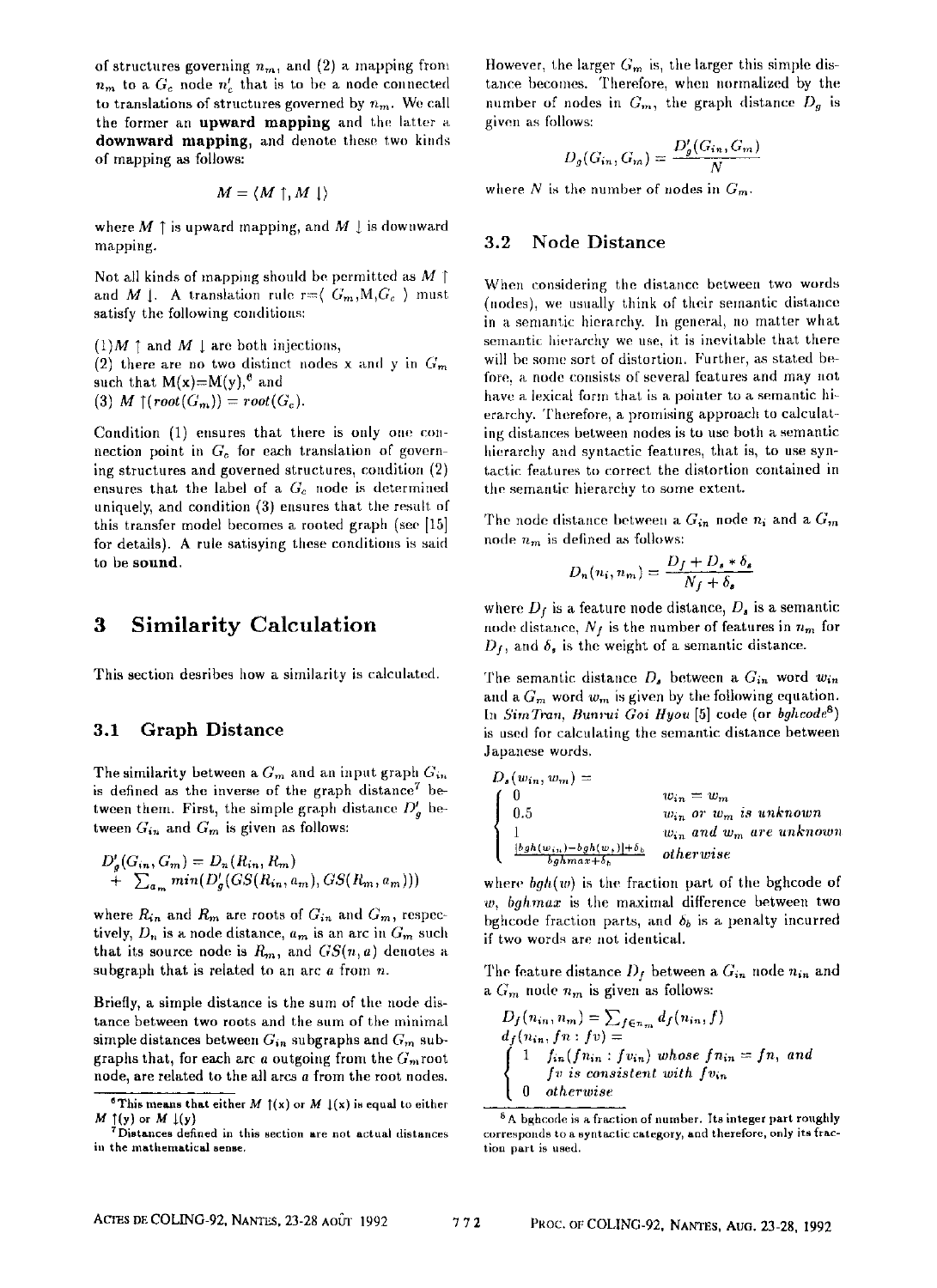

Figure 3: An isomorphic cover

In the above equation, the consistency checking de**pends on a feature.** 

## 4 Rules Combination Transfer

In this section, I present the flow of the transduction process by using RCT formalism.

### **4.1 Rule Selection**

A transfer process rnust first find a set of rules whose  $G_m$ s' matching parts (called projections) totally overlap an input structure, and which is the most similar to the input. We call a union of projections a cover, and a cower identical to the input an isomorphic cover (or i-cover). In orther words, what we want here is the i-cover that is the most similar to the input. Further, if a  $G_m$  make a projection  $pj$ on a  $G_{in}$ , then the  $G_m$  is called the **origin graph** of the  $pj$ . A pivot is a node of  $G_{in}$  that has more than one origin graph, and a **matching pivot** is the origin node of a pivot. For instance, in Figure 3, A and D are pivots.

There may be some methods for finding such an icover rule set. One method is to pick up a rule whose projection does not have any arc overlapped by a cover by other selected rules until there are no uncovered arcs, if it is desirable that a rule set should have few overlaps as possible. We have also developed another method using dynamic programming, which can choose the most similar rule set from candidate rule sets. Briefly, it stores the most similar rule set for each combination of arcs of each node from leaves up to the root, and the most similar rule set stored in the root node is the one for the input structure (see **[6]** for details),

Each matching pivot in a similar i-cover rule set must have  $M \uparrow$  or  $M \downarrow$ , to ensure that the  $G_c$ s of the icover rule set produce a connected graph as a result. If there atre rules in the given i-cover rule set that do not satisfy this condition, they are removed from the set of rule candidates, and the cover search method is executed until an i-cover rule set that satisfies this. condition is found. Such an i-cover rule set is called **a** proper rule set.

Next, for each projection of the given i-cover, we must make a copy of its origin rule, or rule instance, because one rule may make more than one projection on  $G_{in}$ .

#### **4.2 Prc-Lexicalization**

It may happen that a lexical-form of a  $G_c$  in the given rule instance is not a candidate translation word of its corresponding word in the input, because a lexical form in a matching node in its  $G_m$  is not necessarily the same as the input word. In this case, such a node is lexicalized by candidate translation words.

### **4.3 Node Labeling**

The label of a  $G_m$  node becomes the label of its matching node in  $G_{in}$ . Since  $G_{in}$  nodes are labeled uniquely,  $G_m$  nodes are also labeled uniquely. On the other hand, the label of a  $G_c$  node  $n_c$  becomes the label of a  $G_m$  node  $(n_m)$  such that  $n_c = M \uparrow (n_m)$  or  $n_c = M \, | (n_m).$ 

There may, however, be two nodes in  $G_c$  in a rule instance that are mapped by a node in  $G_m$  with M ] and M  $\downarrow$ , respectively. In the succeeding process,  $G_c$ nodes with the same label are merged into one node in order to generate an output structure. In this phase, the transferred labels of these two nodes should be different, because the two nodes should not be merged for this rule. We must therefore relabel  $G$ -nodes of rule instances as follows:

 $G_c$  **Node Relabeling:** for any label l in  $G_c$ , if l is distributed to two distinct nodes of  $G_c$  by both M [ and M  $\downarrow$  from a node of  $G_m$ , then a label l in a  $G_c$ node, which is mapped only by  $M$  ], or is mapped by both  $M \uparrow$  and  $M \downarrow$  and has no descendants, is changed to  $l'$ .

#### 4.4 Gluing

*Unification* is a well-known computational tool for connecting graphs, and is widely used in natural language processing. Usually, unification uses two func-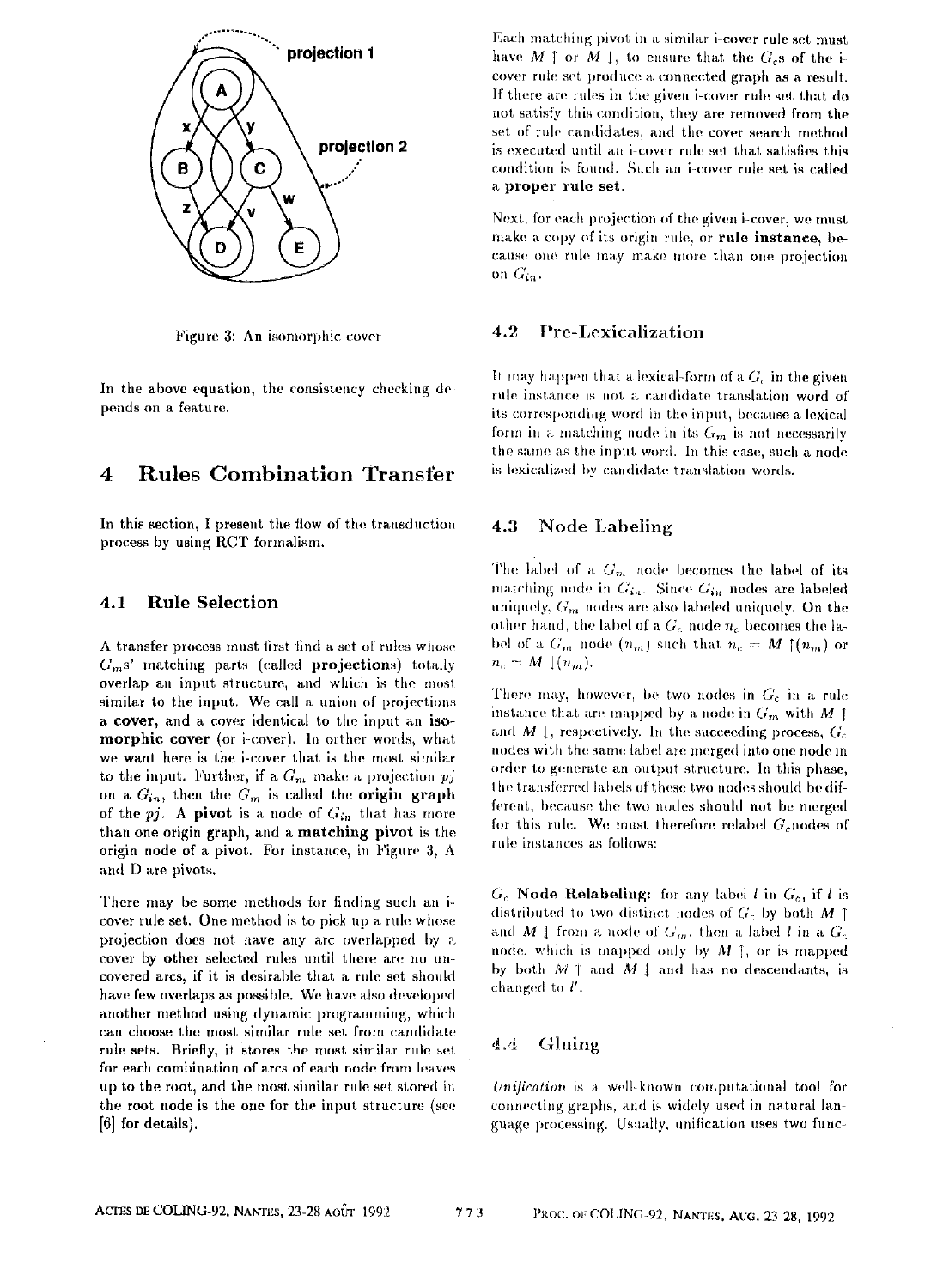

Figure 4: Example of gluing

tional ridags as data and unifies them from the root node down to the leaves. In RCT, however, we want to merge those nodes of two graphs that have the same labels, even if their root nodes are different and they are not functional, as shown in Figure 4. Unification, however, cannot proceed in this manner, because it unifies two nodes that occupy the same position, and always starts from the root node. For instance, in Figure 4, even if unification starts from node B then it fails, since it tries to unify node D of (a) and node C of (b) for arc y.

In Graph Grammars, this method of connecting two graphs is called gluing  $[2]$ . The gluing used in Graph Grammars is not concerned with the content of a node, so it must be extended in order to check the consistency among the nodes to be glued. In *SimTran*, if two features conflict then the feature whose rule is more similar to the input is taken.

Briefly, gluing is performed as follows<sup>9</sup>: *First, nodes* with the same label are merged if they are consistent. *If any nodes fail to be merged, then the gluing also fails.* If all the merges succeed, all arcs are reat*lached to the original nodes, which may or may not*  be meryed. As a result, some arcs with the same la*bels and attached to the same nodes may be merged. if they are consistent.* 

A glued graph is not necessarily a connected, rooted, or acyclic graph, but we usually need a connected rldag in natural language processing. Several constralnts satisfying such requirements are described in previous papers [14][15].

After the  $G<sub>c</sub>$ s have been labeled and relabeled, the target structure is built by gluing the  $G<sub>c</sub>$ s.

#### **4.5 Post-Lexicalization**

The constructed target structure is still imperfect; there might be a  $G_c$  node that has no lexical-form, because there are some rules made from transfer knowledge that have no lexical-forms. Therefore, as in the pre-lexicalization phase, non-lexical G<sub>c</sub> nodes are lexicalized.

## **5 Examples**

This section gives examples of translation by *SimTran.* Figure 5 shows how the Japanese sentence "Kanojo no me ga totemo kireina no wo sitteiru" is translated into the English sentence " $(I)$  know that she has very beautiful eyes." In this figure, (a) is an input sentence structure,  $(b)$ ,  $(c)$ , and  $(d)$  are rules (precisely, rule instances), and (e) is the output structure produced. In these rules, a mapping line not marked  $M \uparrow$  and  $M \downarrow$  has both  $M \uparrow$  and  $M \downarrow$ . Dotted lines designate matching or gluing correspondences between rule nodes and input or output nodes, respectively. Further, numbers prefixed by '\*' denote node labels. In this example, we assume type hierarchies in which, for instance, 'yougen(predicate)' is a super-category of 'keiyou(adj)', and "kanojo(she)" is an instance of 'human'. Note that the node labels of both "have" in rule instance (c) and lower 'pred' in rule instance (b) are changed from that of the corresponding Japanese word "kirei(beautiful)" by the  $G_c$ node relabeling procedure.

Another example is shown in Figure 6, which shows how the Japanese sentence "US ga ... wo fusegu tame ni buhin ni kanzei wo kakeru" is translated into the English sentence "US imposes tax on parts in order to blockade  $\ldots$  " In this example, (a) is an input structure, (b), (c) and (d) are matched rules, and (e) is the output structure produced. *The* Japanese verb "kakeru" has several translation candidates associated with different governing words, as shown in the following table:

| Similarity | Japanese-English                                             |
|------------|--------------------------------------------------------------|
| 5.988      | (meishi) ni zeikin wo kakeru<br>impose tax on (noun)         |
| 3.077      | (meishi) wo saiban ni kakeru<br>take (noun) to court         |
| 2.717      | (meishi) wo mado ni kakeru<br>hang (noun) in window          |
| 2.545      | (meishi) wo sutoobu ni kakeru<br>put (noun) on stove         |
| 2.040      | hankati ni kousui wo kakeru<br>spray perfume on handkerchief |

This table lists the top five similar rules for the part "buhin ni kanzei wo kakeru" of the input. As shown

<sup>&</sup>lt;sup>9</sup> Details of the algorithm are given in previous papers [14][15].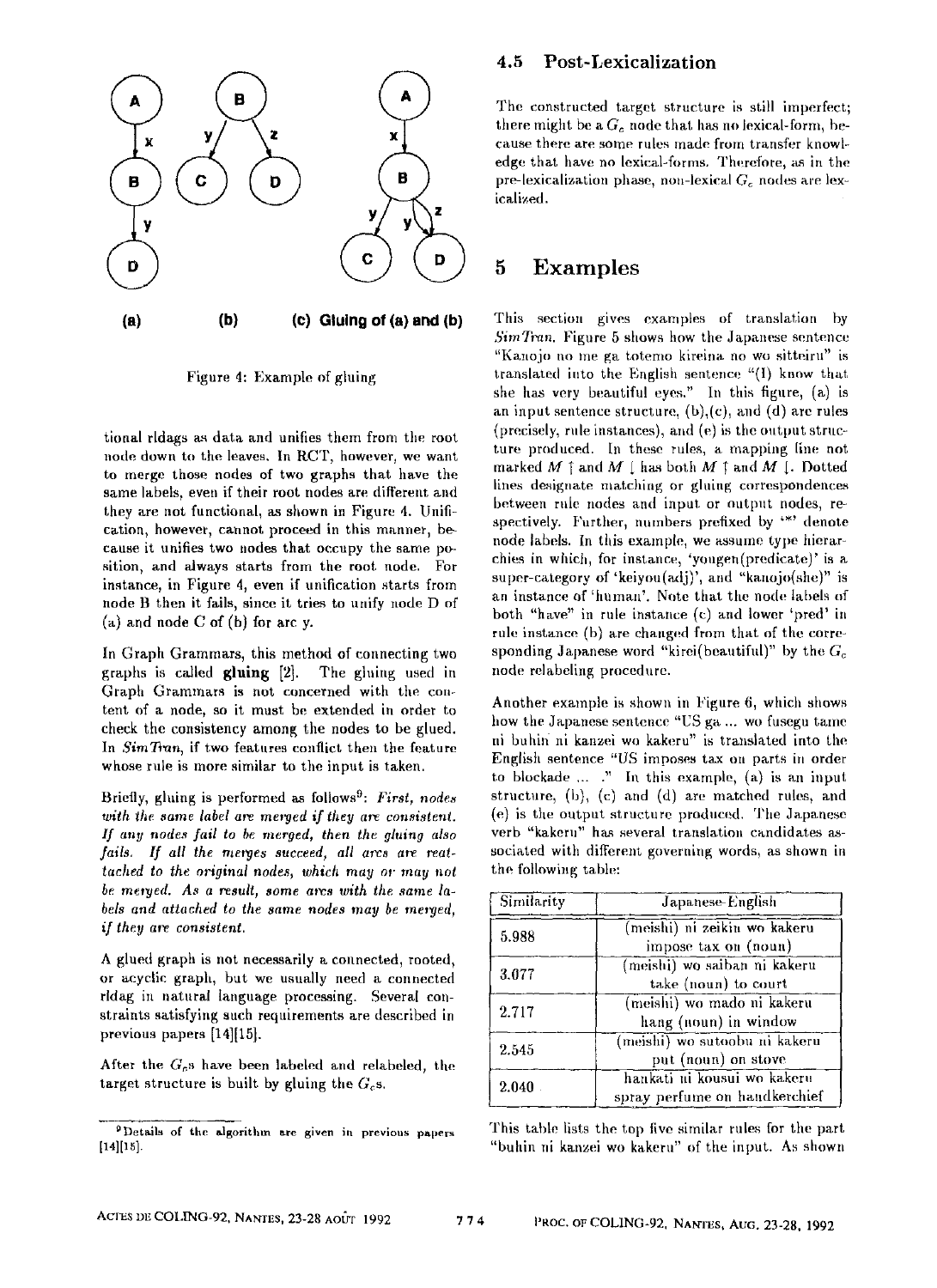

Figure 5: Example 1 of translation by  $SimTran$ 



Figure 6: Example 2 of translation by  $\it{SimTim}$